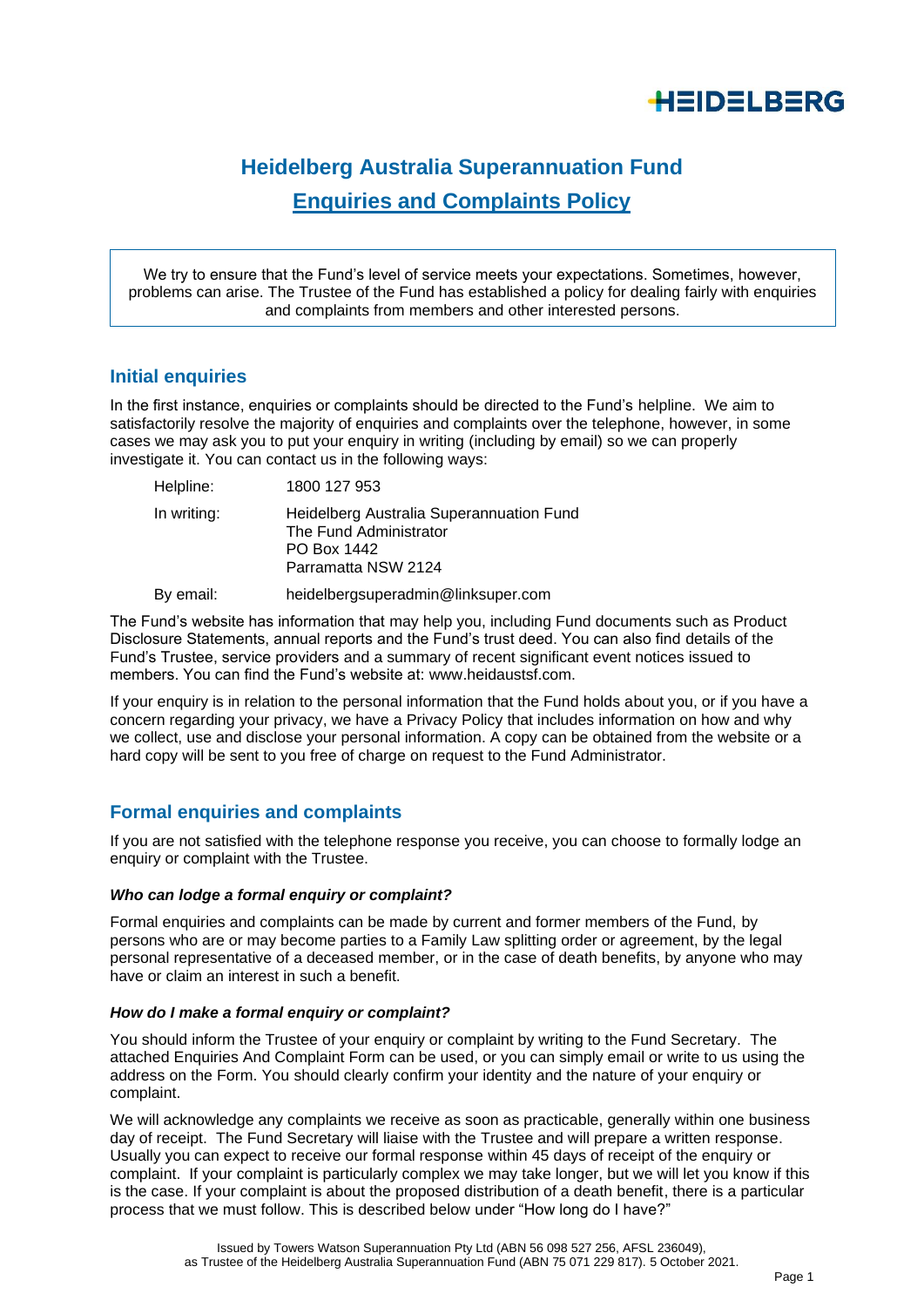### *What if I'm not happy with the response?*

If you are not happy with the Trustee's handling of your complaint, you may then contact the Australian Financial Complaints Authority (AFCA). AFCA provides fair and independent financial services complaint resolution that is free to consumers. AFCA deals with complaints relating to decisions and conduct of trustees, insurers, and other decision-makers in relation to superannuation funds. AFCA does not, however, have an unlimited jurisdiction to deal with all superannuation-related matters.

There are certain complaints that AFCA cannot deal with by law. These include:

- ⚫ complaints that are lodged outside certain time limits set by law (see below for details)
- ⚫ complaints that relate to the management of the Fund as a whole
- ⚫ complaints soley about the investment performance of a financial investment, other than a complaint concerning non-disclosure or misrepresentation
- ⚫ a complaint against an employer about a failure to pay contributions.

Generally, AFCA will attempt to resolve your complaint by facilitating negotiations between you and the Trustee or by conciliating the complaint. If these attempts are not successful, AFCA may provide a preliminary assessment or proceed to determine the complaint.

For privacy related complaints, the Office of the Australian Information Commission (OAIC) may review your complaint if it is not addressed to your satisfaction by the Trustee.

Contact details for AFCA and the OAIC are set out below.

#### *How long do I have?*

Generally, it is in your interests to raise any concerns or complaints as soon as possible. Some complaints cannot be heard by the AFCA if they are outside certain time limits.

AFCA can only deal with a complaint about the Trustee's decision relating to the payment of a total and permanent disablement (TPD) benefit in the following circumstances:

- ⚫ if you permanently ceased employment because of the illness or injury that caused you to lodge the TPD claim, then your claim must be made to the Trustee within **two years** of you permanently ceasing employment and your complaint must made to AFCA within **four years** of the trustee's decision about your claim
- ⚫ if you did not permanently cease employment because of the illness or injury that caused you to lodge the TPD claim, your complaint must made to AFCA within **six years** of the trustee's decision about your claim.

Where the Trustee has provided you with a written notice about its proposed payment of a death benefit and has given you 28 days to lodge any objection with the Trustee, you must lodge your objection within that time. The Trustee will then send you a second letter setting out its final decision no later than 90 days after the end of that 28-day period. That letter will also advise you that you have 28 days from the date of receipt of the letter to lodge a complaint with AFCA. You must lodge your complaint with AFCA within those 28 days or AFCA cannot hear your complaint. The only exception to this rule is if the Trustee does not follow this procedure, in which case the 28-day time limit does not apply.

If the Trustee has notified you that it has given certain information about your superannuation to the Australian Taxation Office (and given you a copy), you must lodge any complaint relating to that information with AFCA within 12 months of the date of notification.

Any other complaints should generally be lodged with AFCA within two years of receiving a response from the Trustee to your complaint. If the decision or conduct is more than two years old, AFCA has the discretion to extend this two-year timeframe, although it will not generally do so.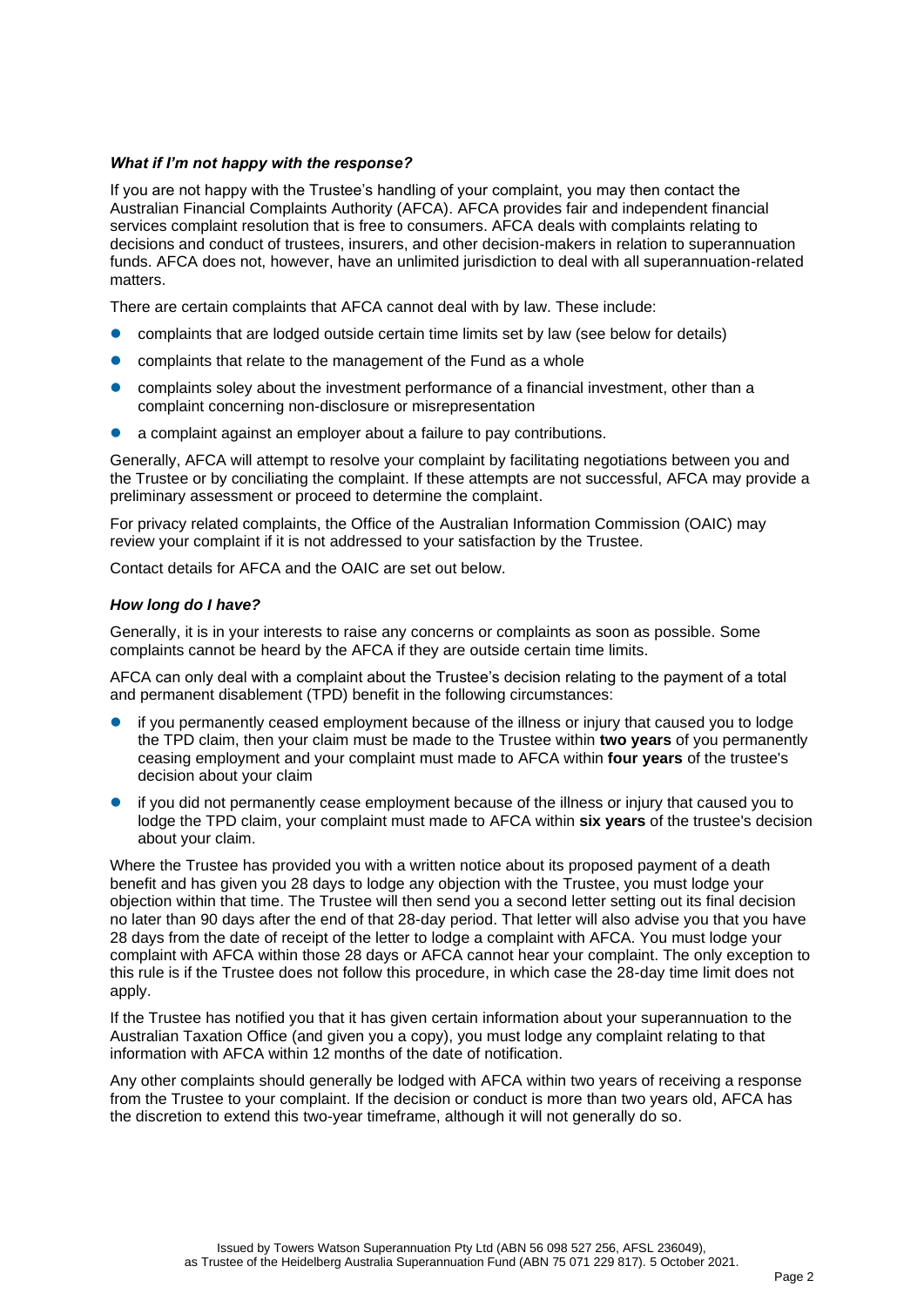### *Can I ask for reasons for the Trustee's decision?*

The Trustee must provide reasons for final decisions (i.e. after considering any objections to initial decisions) in relation to complaints about death benefit distributions.

If your complaint was about a matter other than a death benefit distribution, we must provide reasons for our decision if we reject or partially reject your complaint.

If we fail to make a decision on your complaint within 90 days of receiving it, you can request reasons for our failure to do so. We must provide those reasons within 28 days.

### **Contacts**

### *Trustee*

Heidelberg Australia Superannuation Fund The Fund Administrator PO Box 1442 Parramatta NSW 2124

Helpline: 1800 127 953

Email: heidelbergsuperadmin@linksuper.com

Website: www.heidaustsf.com

### *Australian Financial Complaints Authority*

GPO Box 3 Melbourne VIC 3001 Enquiry line: 1800 931 678 Email: info@afca.org.au Website: www.afca.org.au

### *Office of the Australian Information Commissioner*

GPO Box 5218 Sydney NSW 2001 Enquiry line: 1300 363 992 Email: enquiries@oaic.gov.au

Website: www.oaic.gov.au